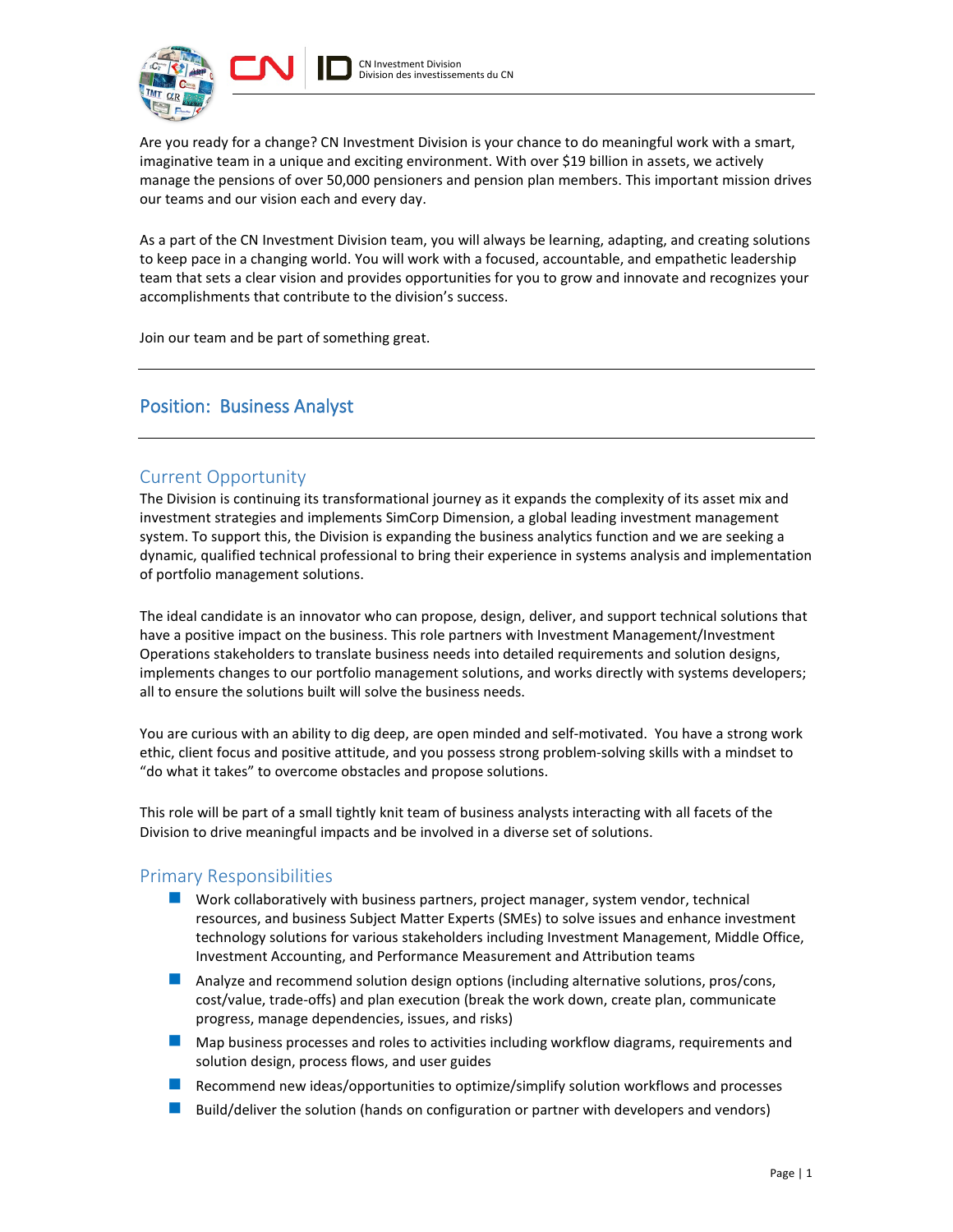**U** Write and execute quality assurance testing to ensure quality (with judgment to determine 'risk based' testing coverage)

## Professional Requirements

- **Undergraduate degree in relevant subjects such as Computer Science, Mathematics, Accounting,** or Finance related discipline
- **CMA, CFA or CPA designations are considered an asset**
- **Minimum of seven (7) years of experience in Investment Technology with hands on experience** with implementing/enhancing portfolio management solutions (i.e., SimCorp, Bloomberg AIM, Charles River, MSCI Barra One)
- **Hands on experience in areas of system-to-system interfaces, data warehousing, portfolio** management system configurations, analytical/report development, version upgrades, etc.
- **B** Breadth and depth of investment product knowledge various financial products (equity, fixed income, credit, FX, OTC products, derivatives), trade lifecycles, investment accounting principles, reporting data points
- **EXPERIENCE WORKING AT A 20 IN 2018 CONCOCO EXPERIENCE A** Experience working at an investment of a small/boutique investment firm is considered an asset
- **Technically adept (e.i., SQL, relational databases, report building, data modelling)**
- Excellent knowledge of Excel including macros, pivot tables, graphs, and formulas, and of PowerPoint or Visio for documentation of user guides, information flows, and processes
- **N** Working knowledge of Jira and Microsoft Office, is considered an asset

### Desirable Skills and Aptitudes

- $\blacksquare$  Collaborative, nimble professional who understands the business and how technology can address their needs
- **Proven ability to quickly master new technologies and concepts**
- Strong analytical and problem-solving skills with attention to detail and ability to connect the dots
- **Ability to overcome obstacles and tenacity to identify the root cause of problems and propose** solutions
- **Self-motivated, highly focused with an entrepreneurial mindset and ability to prioritize under** tight deadlines in a fast-paced and dynamic environment
- **E** Clear and concise communication skills both verbal and written, that can produce effective and professional material to present to various stakeholders
- Working experience or exposure to agile frameworks (Kanban, Scrum) is considered an asset
- Bilingual (French and English)

If this position sounds like you, we would love to hear from you! Please send your application by July 11, 2022 via email to [jobs@cnid.ca.](mailto:jobs@cnid.ca) The information received will be treated in strict confidence.

The Division values diversity and is committed to employment equity. All qualified applicants will receive consideration for employment without regard to race, colour, religion, sexual orientation, gender identity, national origin, age, physical or hidden disability, or protected veteran status. You are encouraged to apply and to self-identify so we can work toward full representation of those groups within our company. Should you require any accommodation in the application or interview process, please just let us know.